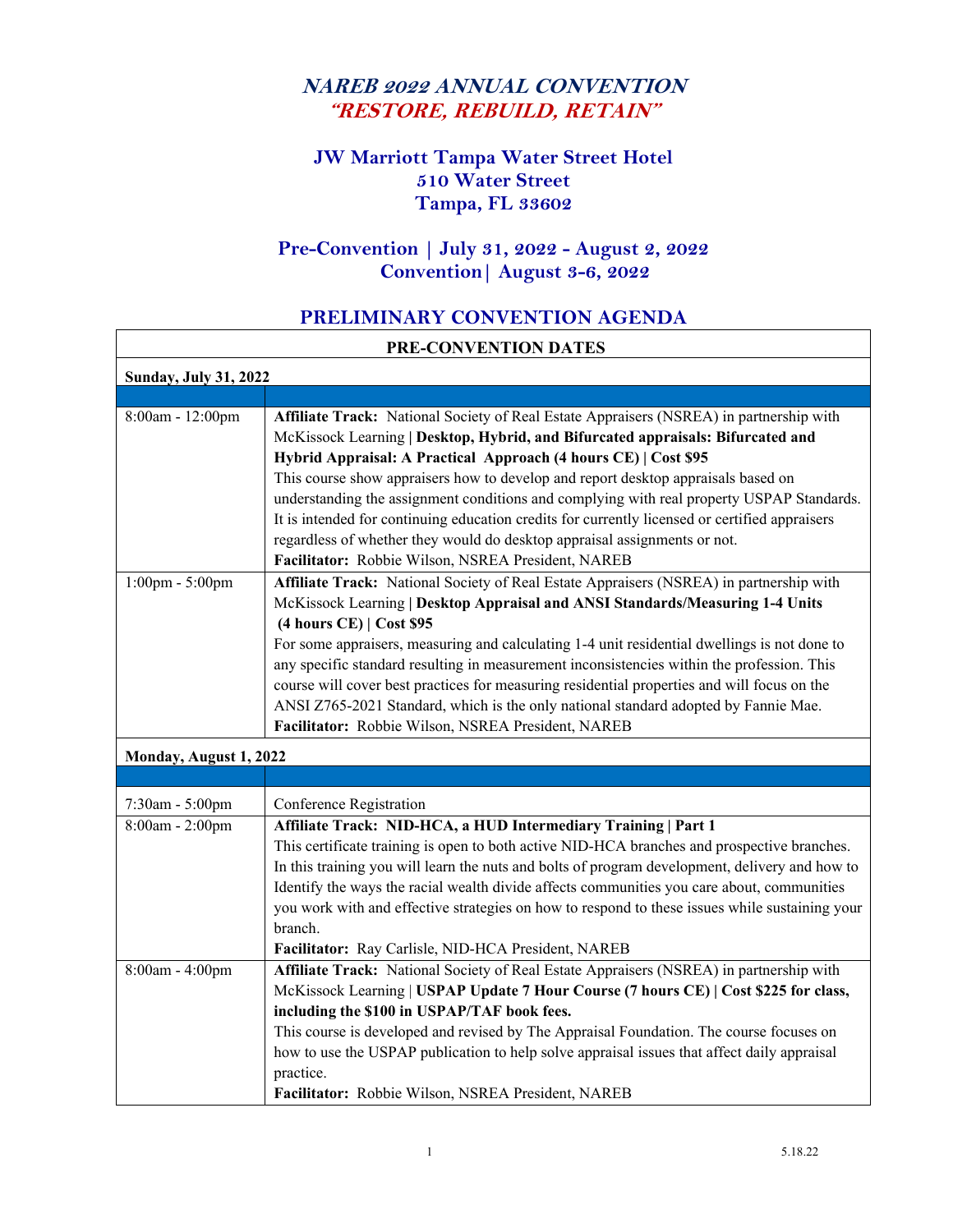| 8:00am - 5:00pm         | Affiliate Track: National Society of Real Estate Appraisers (NSREA) in partnership with       |
|-------------------------|-----------------------------------------------------------------------------------------------|
|                         | McKissock Learning   USPAP 15 hours Course Cost \$500 for the 15-hour USPAP class,            |
|                         | including the \$100 in USPAP/TAF book fees.                                                   |
|                         | The 15-hour National Uniform Standards of Professional Appraisal Practice (USPAP) Course      |
|                         | description: This course is developed and revised by The Appraisal Foundation. This course    |
|                         | focuses on the requirements for ethical behavior and competent performance by appraisers that |
|                         | are set forth in the USPAP. This is a required 15 hours qualifying education course with      |
|                         | examination for those who want to become appraisers.                                          |
|                         | Facilitator: Robbie Wilson, NSREA President, NAREB                                            |
| 12:00pm - 3:00pm        | Affiliate Track: United Developers Council (UDC) Training                                     |
|                         | Thinking about community development? Interested in taking advantage of low-income            |
|                         | housing tax credits? Want to learn more about the Rental Assistance Demonstration (RAD) –     |
|                         | HUD program. This is the session for you.                                                     |
|                         | Facilitator: Kenneth Morrison, UDC President, NAREB                                           |
| 3:00pm - 7:00pm         | Affiliate Track: NAREB Sales Division (NSD) Training                                          |
|                         | Post Pandemic Real Estate Market Update - Hear from the leading experts on what lies ahead    |
|                         | for real estate professionals. The power packed panel of Rick Sharga of RealtyTrac, Daren     |
|                         | Blomquist of Auction.com and Dr. Lawrence Yun, NAR Chief Economist, will bring you            |
|                         | up-to-the-minute market intelligence as you navigate the post pandemic market.                |
|                         | Facilitator: LJ Jennings, NSD President, NAREB                                                |
| Tuesday, August 2, 2022 |                                                                                               |
|                         |                                                                                               |
| 7:00am - 2:00pm         | The Roland Somerville Annual Golf Tournament                                                  |
|                         | <b>Westchase Golf Club</b>                                                                    |
|                         | 11602 Westchase Golf Drive; Tampa, FL 33626                                                   |
|                         | Shotgun Four Man Scramble                                                                     |
|                         | Cost - \$125.00                                                                               |
|                         |                                                                                               |
|                         | Includes entry into all events, 18-holes of golf, riding cart, breakfast, lunch, and a        |
|                         | chance to win prizes.                                                                         |
|                         | Bus pickup 6:30am                                                                             |
|                         | Hosted by: Bay Area Association of REALTIST, Tampa, FL                                        |
| 7:30am - 5:00pm         | Conference Registration                                                                       |
| 8:00am - 11:00am        | <b>RVP Training</b>                                                                           |
|                         | Calling all RVPs! Attend this mandatory meeting and further skills on building new boards     |
|                         | elevating NAREB brand and pillars.                                                            |
| 8:00am - 2:00pm         | Affiliate Track: NID-HCA Training   Part 2                                                    |
| 8:00am - 5:00pm         | Affiliate Track: National Society of Real Estate Appraisers (NSREA) in partnership with       |
|                         | McKissock Learning   USPAP 15 hours Course for new entrants into the appraisal profession.    |
|                         | Part 2                                                                                        |
|                         | Facilitator: Robbie Wilson, NSREA President, NAREB                                            |
| 12:00pm - 6:00pm        | Affiliate Track: Women's Council of NAREB (WCN) Leadership Designation "Preview"              |
|                         | Learn what it takes to lead effectively and how a WCN Leadership Designation can help you.    |
|                         | Open to NAREB Members.                                                                        |
|                         | <b>Instructor: Alan Thompson, Tampa, FL</b>                                                   |
|                         | Facilitator: Cassie Stanley, WCN, Board Chair                                                 |
| $1:00$ pm - $2:00$ pm   | Affiliate Track: Creating a YRD Chapter in Your Local Market                                  |
|                         | Looking to have a Young REALTIST Division (YRD) Chapter in your area? Well, come              |
|                         | learn the process and the requirements to make it happen. You will gain knowledge on how to   |
|                         | become an ambassador, committee, and chapter; bring the movement to the community to          |
|                         |                                                                                               |
|                         | create a positive and lasting impact. #BeTheMovement                                          |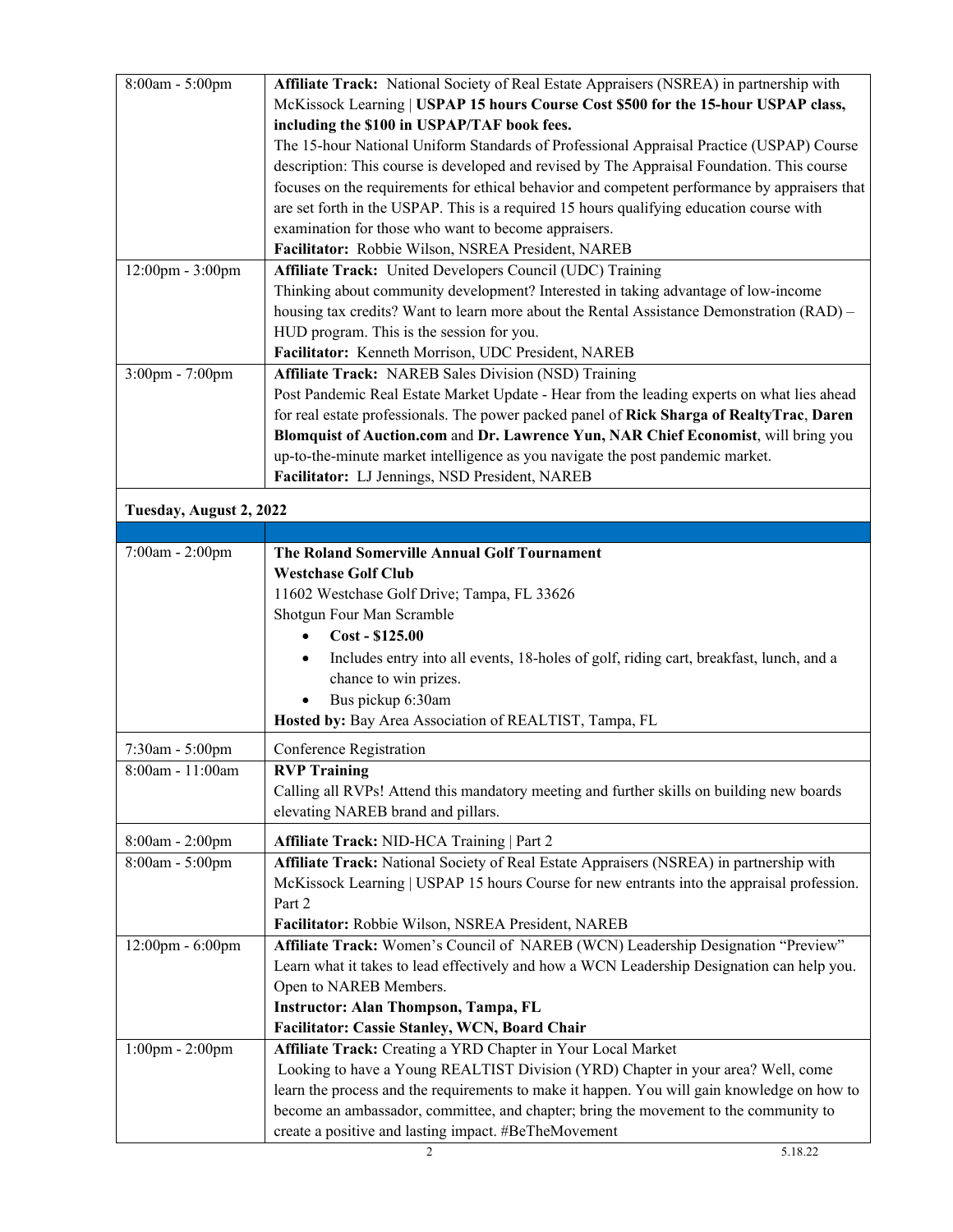|                       | Facilitator: Tamesha Wells, YRD President, NAREB                                                                |
|-----------------------|-----------------------------------------------------------------------------------------------------------------|
| 2:00pm - 3:30pm       | Affiliate Track: Young Entrepreneurship Program (YEP) Train the Trainer                                         |
|                       | This program promotes and empowers Youth Entrepreneurship through career exposure in the                        |
|                       | real estate industry. Come get the training needed to unleash our youth's entrepreneurial spirit                |
|                       | with a fun and dynamic learning environment that empowers all students to succeed in any                        |
|                       | path they choose by making real-world connections, develop the skills needed to shape their                     |
|                       | own futures, and fuel their desire to improve and serve their community.                                        |
|                       | Facilitator: Tamesha Wells, YRD President, NAREB                                                                |
| 2:00pm - 5:00pm       | Affiliate Track: Real Estate Management Brokers Institute (REMBI) Training                                      |
|                       | Setting up your office to be in HUD Compliance. What do I need to Know?                                         |
|                       | This 3-hour course will help brokers setup their office, so they are prepared to manage                         |
|                       | Federally subsidized or TIF housing units. This class is designed to give you a crash course                    |
|                       | into the world of government rules and regulations that will impact your day-to-day                             |
|                       | operations. This class will be applied toward your requirements for your CRM certification or                   |
|                       | for your CRM and CREM continuing education.                                                                     |
|                       | Fee: \$50 for non-members (membership). Members: Free                                                           |
|                       | Facilitator: Joyce Gibson, REMBI President, NAREB                                                               |
| 3:00pm - 6:00pm       | Affiliate Track: Homebuyers Counseling (HC) Training                                                            |
|                       | Get your clients down payment assistance certifications in a timely manner while protecting                     |
|                       | your client/agent relationship.                                                                                 |
| $3:00$ pm - $6:00$ pm | Facilitator: Rolanda Wilson, HC President, NAREB<br>Pillar Track: Diversity, Equity and Inclusion Certification |
|                       | How to Submit Your First Bid as a Small Business to the Federal Government                                      |
|                       | This workshop will provide attendees with an understanding of how to compete for Federal                        |
|                       | contracts as a start-up and how to identify bids for \$25k and under. These bids are specifically               |
|                       | set-aside for small businesses. Participants will learn how to identify federal request for                     |
|                       | quotations (RFQ) for small businesses to increase their success ratio using sam.gov. This                       |
|                       | session will also help small businesses identify the pertinent information to include when                      |
|                       | preparing an RFQ response, account for profit, and final submission.                                            |
|                       | Facilitators: Danny Felton, 1st VP, NAREB and Dr. Melissa Chester, Diversity, Equity &                          |
|                       | Inclusion, Committee Chair                                                                                      |
|                       | Presenters: Paula Watt, Founder & CEO, Government Procurement Innovators, LLC & and                             |
|                       | Tanzee Hall-Jones, Business Opportunity Specialist, US Small Business Administration                            |
| 3:30pm - 4:00pm       | Affiliate Track: Tomorrow's Leaders Introduction - Leadership Training for All                                  |
|                       | Provide a platform for real estate professionals to aid and improve their leadership skills,                    |
|                       | engage in activities that foster ethical, innovative, responsible, civic-minded leaders, who                    |
|                       | contribute positively, build an inclusive community, demonstrate social responsibility, and                     |
|                       | inspire a commitment to excellence within NAREB. #FutureNAREBLeaders                                            |
|                       | Facilitator: Tamesha Wells, YRD President, NAREB                                                                |
| $6:00$ pm - $8:00$ pm | <b>NAREB</b> Board of Directors' Meeting                                                                        |
|                       | Presiding: Derrick Luckett, Board of Directors Chair, NAREB                                                     |

### **CONVENTION DATES**

| Wednesday, August 3, 2022 |                                                                                            |
|---------------------------|--------------------------------------------------------------------------------------------|
|                           |                                                                                            |
| $7:00am - 5:00pm$         | Conference Registration                                                                    |
| 8:00am - 10:00am          | <b>Prayer Breakfast</b>                                                                    |
| $10:15$ am - 11:00am      | <b>NAREB 75th Anniversary Celebration Opens</b>                                            |
|                           | Theme: The NAREB Journey: Celebrating 75 Years                                             |
|                           | Partner: Lisette Torres, Director, State Government and External Affairs, Rocket Companies |

 $\overline{\mathbf{I}}$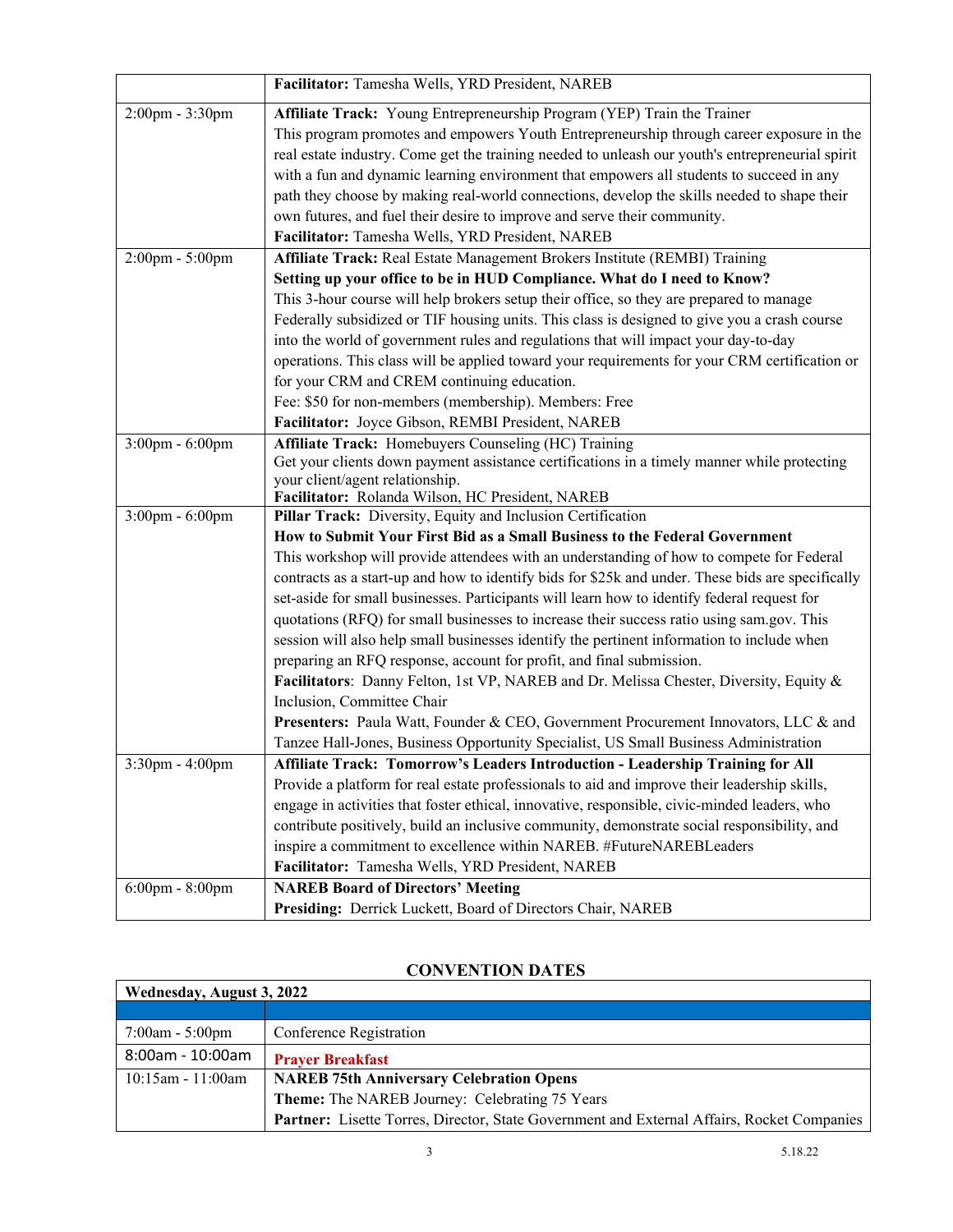| 11:15am - 12:15pm     | <b>NAREB 75th Anniversary Celebration Table Talk</b>                                            |
|-----------------------|-------------------------------------------------------------------------------------------------|
|                       | Theme: The NAREB Journey: Celebrating 75 Years                                                  |
|                       | <b>Panelists: NAREB Past &amp; Honorary Presidents</b>                                          |
| 12:15pm - 12:30pm     | <b>Exhibitors' Expo Begins ~ Ribbon Cutting!</b>                                                |
|                       | Join us for the kick-off opening of the Exhibitors EXPO! Meet and Greet the Exhibitors,         |
|                       | Partners, Sponsors and Affiliates of NAREB                                                      |
| 12:30pm - 1:15pm      | Lunch on your own                                                                               |
| 12:30pm - 5:00pm      | <b>Exhibitors' Expo</b>                                                                         |
| $1:30$ pm - $2:15$ pm | <b>NAREB 2022 Official Opening Ceremony</b>                                                     |
|                       | Special Guest: Mark O'Donovan, CEO, Home Lending, JPMorgan Chase                                |
|                       | Partner: Cerita Battles, Managing Director, Head of Community & Affordable Lending,             |
|                       | Chase                                                                                           |
| 2:30pm - 3:30pm       | <b>Breakout   Investment Track - Real Estate Group Investing</b>                                |
|                       | Limited resources? Increase your wealth with group investing.                                   |
|                       | Presenter: Courtney Jones, Investment Committee Chair, NAREB                                    |
| $2:30$ pm - $3:30$ pm | Breakout   Leverage Track - Building a Brand                                                    |
|                       | Master the steps to building a memorable brand. Creating logos, taglines, missions, and visions |
|                       | are just a few of the steps needed to build a consistent branding kit.                          |
| 2:30pm - 3:30pm       | Breakout   Niche Track - Commercial Real Estate - Part 1 - Commercial Financing                 |
|                       | Learn how to start a commercial financing business with no license required!                    |
|                       | Presenter: Alisha Cooper, Real Estate and Mortgage Brokers, GOAT Financial Services             |
| 2:30pm - 3:30pm       | Breakout   Social Track - Lead Generation with Facebook Groups                                  |
|                       | Whether you want to create your own Facebook group or join an existing one, this session will   |
|                       | teach you how to build, engage and convert leads.                                               |
| 3:45pm - 4:45pm       | <b>Breakout   Leverage Track - CRM Demos</b>                                                    |
|                       | CRMs are an essential tool for managing your database and day to day tasks. Join us for live    |
|                       | demos from the top CRM companies in the country.                                                |
|                       | Breakout   Niche Track - Luxury Real Estate, Part1                                              |
|                       | Discover how To Break into AND Dominate Listing Higher End Homes in Your Market.                |
|                       | Presenter: Michael LaFido, Marketing Luxury Group                                               |
| 3:45pm - 4:45pm       | CE credits will be offered to Florida, Texas, Georgia                                           |
| 3:45pm - 4:45pm       | Breakout   Social Track - Become a Digital Celebrity   YouTube                                  |
|                       | YouTube is ranked #2 in social platforms. Learn how to become a YouTube celebrity and           |
|                       | monetize your following.                                                                        |
| 3:45pm - 4:45pm       | Breakout   Pillar Track - Generational Wealth   Wills, Trusts, & Estate Planning                |
|                       | Becoming "A Trust Advisor Partner." This session is an informational workshop that will         |
|                       | introduce REALTIST on how to become a Trust Advisor Partner (TAP) with Scrajovan Trust          |
|                       | Planning Company. As a TAP, you will possess the education and knowledge needed to              |
|                       | explain to potential and current clients/customers the estate planning process with the         |
|                       | understanding that the trust is the foundation of the estate plan.                              |
|                       | Facilitator: Bill Pitre, Generational Wealth Pillar, Committee Chair, NAREB                     |
|                       | Presenter: Scott Hall, Estate Planner & Legal Advisor, Scrajovan Trust Planning, Inc            |
| 7:00pm - 10:00pm      | <b>President's Welcome Reception</b>                                                            |
|                       | Get ready for "NAREB's 80's Night". Do you remember the 80'sdancing to the sound of             |
|                       | Doug E. Fresh, Rob Base, Salt-n-Pepa and MC Lyte? Well, you surely do not want to miss our      |
|                       | President's Welcome Reception. We will take you back to the "Old School". Bring your            |
|                       | dancing shoes.                                                                                  |
|                       | Attire: 80's Fashion                                                                            |
|                       | Partner: Cerita Battles, Managing Director, Head of Community & Affordable Lending,             |
|                       | Chase                                                                                           |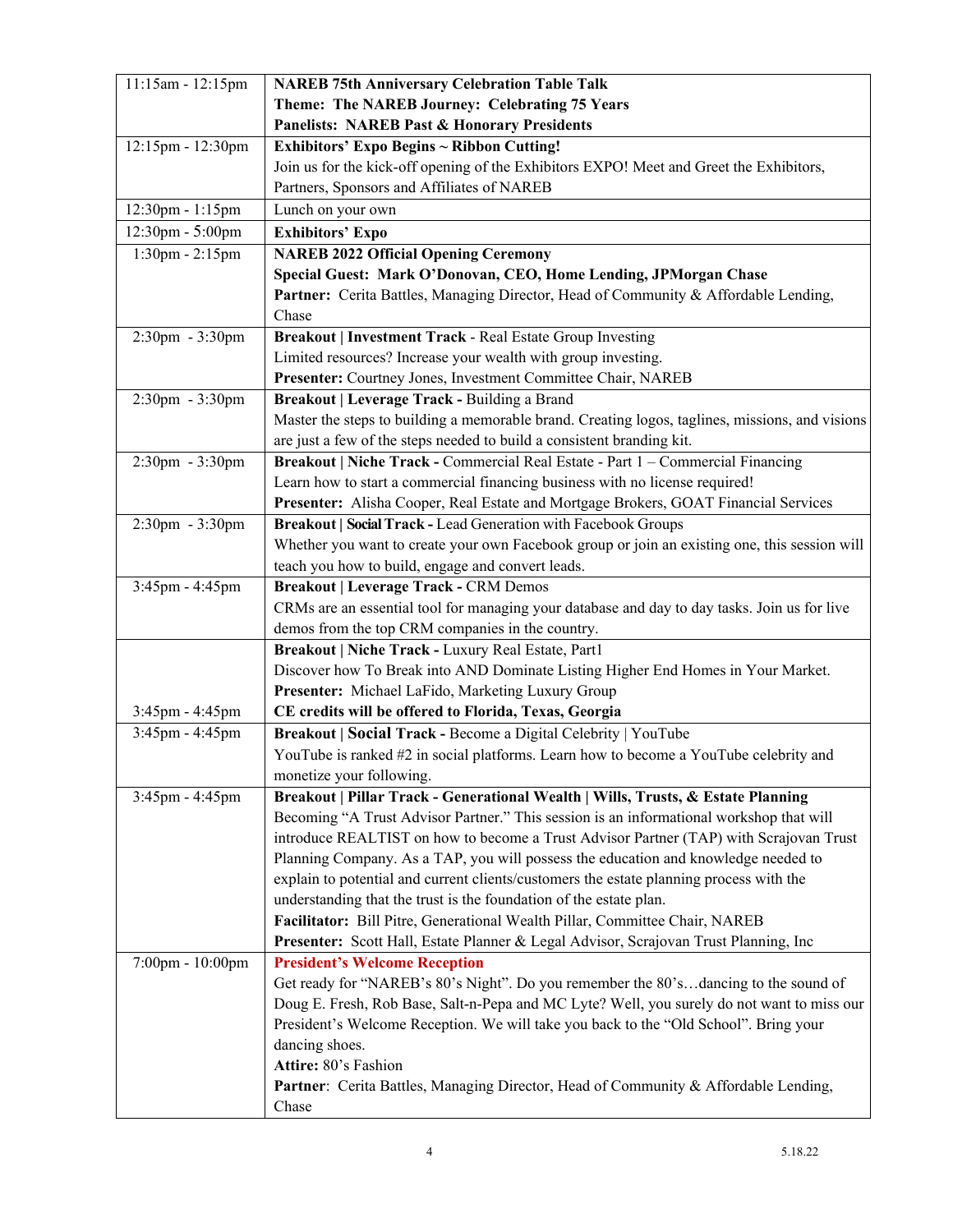| Thursday, August 4, 2022 |                                                                                                |
|--------------------------|------------------------------------------------------------------------------------------------|
|                          |                                                                                                |
| 8:00am - 5:00pm          | Conference Registration                                                                        |
| 8:00am - 8:30am          | <b>Mimosa &amp; Pastries</b>                                                                   |
| 8:30am - 9:30am          | <b>General Session   Real Estate Trends</b>                                                    |
|                          | This high energy session will teach you all the cutting-edge trends to get you and keep you at |
|                          | the top of your real estate business.                                                          |
|                          | Presenters: Tristan Ahumada, CEO Lab Coat Agents and Jeff Pfitzer Lab Coat Agents              |
|                          | Podcaster/Facebook Group Drunk on Social                                                       |
| 9:00am - 5:00pm          | <b>Exhibitors' Expo</b>                                                                        |
| 9:45am - 10:45am         | <b>General Session   Tech Showcase</b>                                                         |
|                          | Get insights from industry leaders as they present and explain top technology that are         |
|                          | innovating the real estate market.                                                             |
| 11:00am -12:15pm         | <b>General Session   Legislative Update</b>                                                    |
|                          | Do not miss this informative session introducing innovative and creative strategies that       |
|                          | supports Building Black Wealth for the Black consumers. Learn about the Power of               |
|                          | Relationships focused on Black Wealth.                                                         |
|                          | Partner Remarks: Ryan Davis, Director of Engagement, Diversity & Inclusion Engagement,         |
|                          | National Association of Realtors and Lisette Torres, Director, State Government and External   |
|                          | Affairs, Rocket Companies                                                                      |
|                          | Powered by: Government Relations Pillar and State of Housing in Black America (SHIBA)          |
|                          | Facilitator: Ashley Thomas, III, 2nd VP and Government Relations Overseer, NAREB               |
| 12:15pm - 1:30pm         | Lunch on your own                                                                              |
| 12:15pm - 3:45pm         | <b>Top Producer Mastermind   Separate Ticket Event</b>                                         |
|                          | Partner: Teresa Palacios Smith, Chief Diversity, Equity & Inclusion Officer, HomeServices      |
|                          | of America                                                                                     |
| 1:30pm - 2:30pm          | <b>Breakout: REALTIST Partner Connect</b>                                                      |
|                          | Each partner will share information about their organization and products that your consumers  |
|                          | can potential utilize to attain their dream of homeownership.                                  |
|                          | Partners: Latonia Donaldson, VP, National Director, Multicultural Community Lending,           |
|                          | PrimeLending and Carmen Mercado, Senior Affordable Lending Business Development                |
|                          | Manager, Freddie Mac                                                                           |
| 1:30pm - 2:30pm          | Breakout   Investment Track - Cryptocurrency, Blockchains and NFTs (non-fungible token)        |
|                          | Learn how Cryptocurrency, Blockchains, NFTs are revolutionizing the real estate market.        |
|                          | Presenter: Armando Juan Pantoja, FinTech Entrepreneur                                          |
| 1:30pm - 2:30pm          | Breakout   Leverage Track - Generating Listings in a Low Inventory Market                      |
|                          | Learn from top listing agents across the country on how to find and win listings.              |
| 1:30pm - 2:30pm          | Breakout   Pillar Track - Faith Based and Civic Engagement Training                            |
|                          | Faith-based & Community Engagement power panel featuring the Presidents & Heads of our         |
|                          | Partnering organizations. Learn how NAREB is creating exciting opportunities for Realist       |
|                          | through these partnerships. CE Credits Earned                                                  |
|                          | Moderators: Courtney Johnson Rose, 1st VP NAREB; Bishop Craig Worsham, National                |
|                          | Director, Faith-based & Community Partnerships; LaDonna Parker, Faith-based & Community        |
|                          | Engagement Committee Chair, Deborah Canady, Faith-based & Community Engagement                 |
|                          | Committee Co-Chair                                                                             |
|                          | Partner: Cerita Battles, Managing Director, Head of Community & Affordable Lending,            |
|                          | Chase; Dionne Cuello, SVP, National Diverse Market Segments, Citi; Shannon Whang,              |
|                          | Strategic Diversity, Industry & Media Partnerships, Realtor.com; Lisa Haynes, CPA, M.B.A.,     |
|                          | Chief Financial Officer & Diversity & Inclusion Officer, Mortgage Bankers Association          |
|                          |                                                                                                |
|                          |                                                                                                |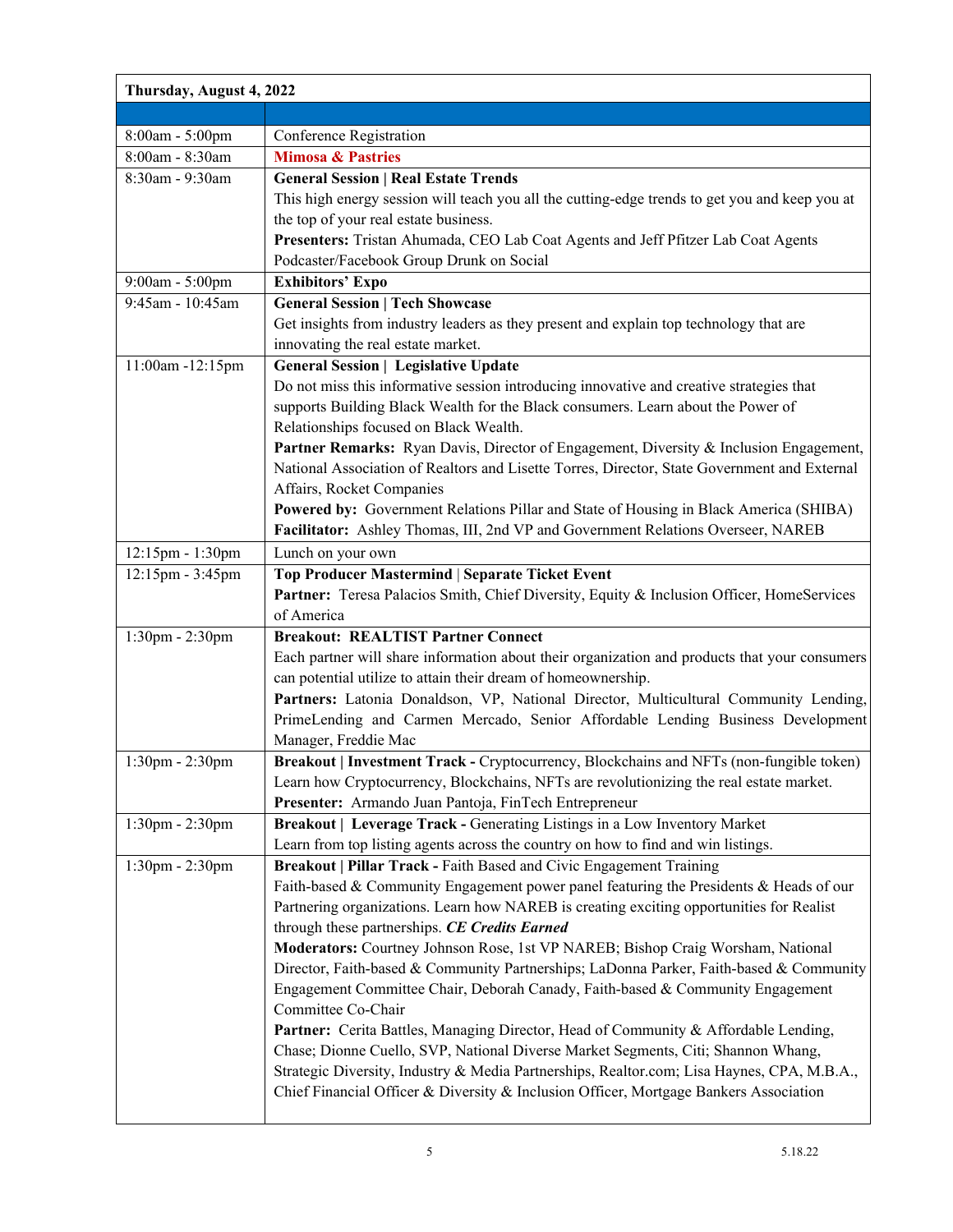| 2:30pm - 4:00pm        | <b>NAREB Partners Meeting (Invitation Only)</b>                                                   |
|------------------------|---------------------------------------------------------------------------------------------------|
| 2:45pm - 3:45pm        | <b>Breakout   Niche Track - Working with Investors</b>                                            |
|                        | Discover how to calculate cash flow and cash on cash return. Learn how to find undervalued        |
|                        | and off market property. Speak like an investor and more                                          |
| 2:45pm - 3:45pm        | Breakout   Investment Track - 7 Fundamentals you Need for Investing Successfully                  |
|                        | Whether you are just starting to put an investing plan in place, or are looking to update the one |
|                        | you have, leverage the essential principles to help take ownership of your investment portfolio.  |
|                        | From setting goals and expectations, to rebalancing and ignoring market noise, you will leave     |
|                        | this investing seminar with a better understanding of how to map out your plan and stay your      |
|                        | course.                                                                                           |
|                        | Partner: Alvin Odom, MCD, Sr. Manager, Diverse Markets, Charles Schwab                            |
| 2:45pm - 3:45pm        | Breakout   Leverage Track - The Compound Effect of Repetitive Engagement                          |
|                        | Join Eric Sachs as he discusses sphere marketing and how to engage with past and prospective      |
|                        | clients without breaking the bank.                                                                |
|                        | Presenter: Eric Sachs, President/CEO, www.breakthroughbroker.com                                  |
| 7:00pm - 10:00pm       | <b>NAREB 75th Anniversary Celebration Gala</b>                                                    |
|                        | Make plans to attend this Black Tie, Formal Affair!                                               |
|                        | Enjoy an evening to remember: Dinner, Awards and Entertainment.                                   |
|                        | Partner: Lenny McNeill, EVP, National Strategic Markets, Consumer Lending, US Bank                |
| Friday, August 5, 2022 |                                                                                                   |
|                        |                                                                                                   |
| 8:00am - 2:00pm        | Conference Registration                                                                           |
|                        | General Session   Pillar Track - Women Investing in Real Estate (W.I.R.E.)                        |
|                        | Let's Go To The Next Level - We Are More Than Real Estate Brokers                                 |
|                        | NAREB will host an interactive panel discussion featuring top female real estate investors that   |
|                        | will share their path to building wealth in real estate. They will provide a detailed overview of |
|                        | their business structure and valuable tips they learned while building their real estate          |
|                        | portfolios.                                                                                       |
|                        | Panelist: Stephanie DeBerry, Sells the DMV, Realty ONE Group; Claudienne Hibbert, PA,             |
|                        | Hibbert Group; Matasha Quinn, CEO, The LaQuinn Group & Founder, Society 23                        |
|                        | Keynote Speaker: Jessica Meyers, Real Estate Entrepreneur and Developer                           |
|                        | Partner Remarks: Kristy Fercho, EVP, Head of Home Lending, Wells Fargo                            |
| 9:00am - 10:30am       | Moderator: Courtney Johnson Rose, 1st VP, NAREB and W.I.R.E. Pillar Overseer                      |
| 9:00am - 5:00pm        | <b>Exhibitors' Expo</b>                                                                           |
| 10:45am - 11:45am      | <b>Breakout   Leverage Track - Virtual Assistants</b>                                             |
|                        | Learn proven strategies for hiring the best virtual assistants, increasing efficiency, and        |
|                        | reducing operating expenses.                                                                      |
|                        | Presenter: Janki Patel, CEO of Janki Patel Real Estate Training Academy                           |
| 10:45am - 11:45am      | Breakout   Pillar Track - Government Relations Advocacy                                           |
|                        | Hear how NAREB is addressing Barriers to Black Homeownership and how you can get                  |
|                        | involved in the Good Fight!                                                                       |
|                        | Moderator: Ashley Thomas, III, 2nd VP and Government Relations Overseer, NAREB                    |
| 10:45am - 11:45am      | Breakout   Niche Track - Commercial Real Estate Part 2                                            |
| 10:45am - 11:45am      | Breakout   Leverage Track - Building a Profitable Team                                            |
|                        | Learn the steps to expanding your team, streamline your sales process, track your financials,     |
|                        | when to hire a buyer's agents and showing agents, and pitfalls to avoid.                          |
|                        | Presenter: Cheri Benjamin, CEO of Village Premier Collection                                      |
|                        | Women's Council of NAREB Scholarship Luncheon   Separate Ticket Event (\$65.00)                   |
|                        | Support Scholarships to High School Seniors! Support Scholarships to Wounded                      |
|                        | <b>Warriors!</b>                                                                                  |
| 12:00pm - 2:00pm       | President: LaTisha Grant, Women's Council of NAREB                                                |
|                        | 5.18.22<br>6                                                                                      |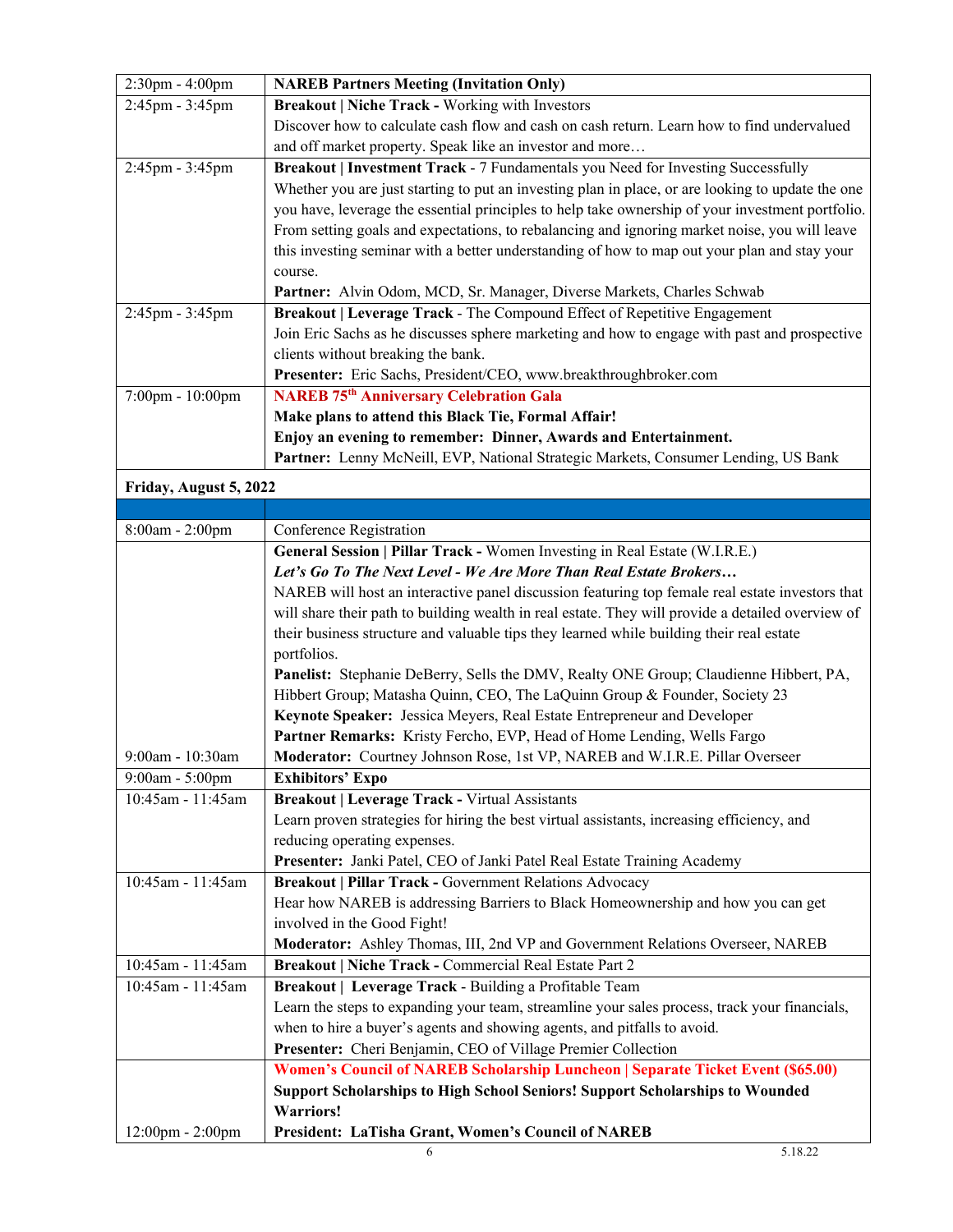| 2:30pm - 3:30pm          | Breakout   Leverage Track - Monetizing your Brand   How to Diversify your Intellectual        |
|--------------------------|-----------------------------------------------------------------------------------------------|
|                          | Property                                                                                      |
|                          | Put your intellectual knowledge into a digital form and create a passive stream of income,    |
|                          | build your business on a solid foundation, and create a membership for your followers who     |
|                          | reach out for mentorship.                                                                     |
|                          | Presenter: Bianca Robinson President of Cayden Cay Consulting                                 |
| 2:30pm - 3:30pm          | Breakout   Leverage Track - Videos that Sell                                                  |
|                          | Viewers retain 95% of info from video. Learn how to shoot and edit video. Create a studio for |
|                          | less than \$300. Discover the best's apps to use.                                             |
|                          | Breakout   Investment Track - Airbnb/Short Term Rentals                                       |
|                          | Join this roundtable discussion on investing in short term rental properties.                 |
| $2:30$ pm - $3:30$ pm    | Presenter/Partner: Janaye Ingram, Director, 21st Century Communities Initiatives, Airbnb      |
|                          | General Session   REALTIST Affiliates' Roundtable                                             |
|                          | Discover how to leverage your business through NAREB's ten affiliates. Learn how to get       |
|                          | involved, increase your income, and set yourself apart from the competition.                  |
| 3:45pm - 5:00pm          | Moderator: Ashley Thomas, III, 2nd VP, NAREB                                                  |
| 7:00pm - 10:00pm         | <b>Dinner Cruise   Separate Ticket Event</b>                                                  |
|                          | Bus Pick-up at Hotel: 5:45pm - 6:15pm                                                         |
|                          | Hosted by: Florida State Association of REALTIST                                              |
| Saturday, August 6, 2022 |                                                                                               |
|                          |                                                                                               |
| 8:00am - 12:00pm         | Conference Registration                                                                       |
| 8:00am - 11:00am         | <b>NAREB General Membership Meeting, Elections &amp; Parade of States</b>                     |
|                          | Presiding: Lydia Pope, President, NAREB                                                       |
| 12:00pm - 2:00pm         | <b>NAREB Installation &amp; Awards Luncheon   The 75th Celebration Continues</b>              |
| 2:30pm - 3:30pm          | Breakout   Pillar Track - Generational Wealth   Legacy Building - "The Preview."              |
|                          | The Unveiling of the Premier Skit "Build It, Keep It, and Pass It On! See NAREB REALTIST      |
|                          | Actors Stellar Performances, reenactment of the Black Experiences and how NAREB and its       |
|                          | Partners educate about provide support and service to Black Consumers wealth building         |
|                          | journeys.                                                                                     |
|                          | Facilitators: Danny Felton, 3rd VP, NAREB and Generational Wealth Pillar Overseer and         |
|                          | Bill Pitre, Generational Wealth Committee Chair                                               |
|                          | Partners: Carmen Mercado, Sr. Affordable Lending Business Development Manager,                |
|                          | Freddie Mac; Janaye Ingram, Director, 21st Century Communities Initiatives, Airbnb; Tyeisha   |
|                          | Velasquez, M.B.A., National Account Manager, Marketing, HomePartners of America               |
| 2:30pm - 3:30pm          | Breakout   Social Track - Become a Digital Celebrity   TikTok/Instagram                       |
|                          | TikTok and Instagram are ranked in the top 5 social media platforms. Stories, reels, and post |
|                          | are just some of the skills you will leave with in this session.                              |
| 2:30pm - 3:30pm          | Breakout   Niche Track - Commercial Real Estate Part 3                                        |
| 3:45pm - 4:45pm          | Breakout   Get Plugged and Equip Yourself To Succeed In Rapid and Ever-changing               |
|                          | Environment with NAREB Partners that:                                                         |
|                          | Pay Loan Level Price Adjustments Fees; *Don't Calculate Student Loan Debt in DTI              |
|                          | Buys Purchaser's Property and Sells Home Back to Buyer; *Bank Statements Loans                |
|                          | Lease Purchase Options, *Grants for New Entrepreneur; *Non-Traditional Loan                   |
|                          | Products                                                                                      |
|                          | Unique Down Payment Product; No Obligation Lease up to 3-5 years-Use Equity for               |
|                          | Purchase.                                                                                     |
|                          | Partners: Chenoa Fund, East West Bank, Fannie Mae, First American Title, Home Partners of     |
|                          | America, New American Funding, Prime One, Prosperity Mortgage, Equity Capital, Mortgage       |
|                          | Bankers Association, Realtor.com and others                                                   |